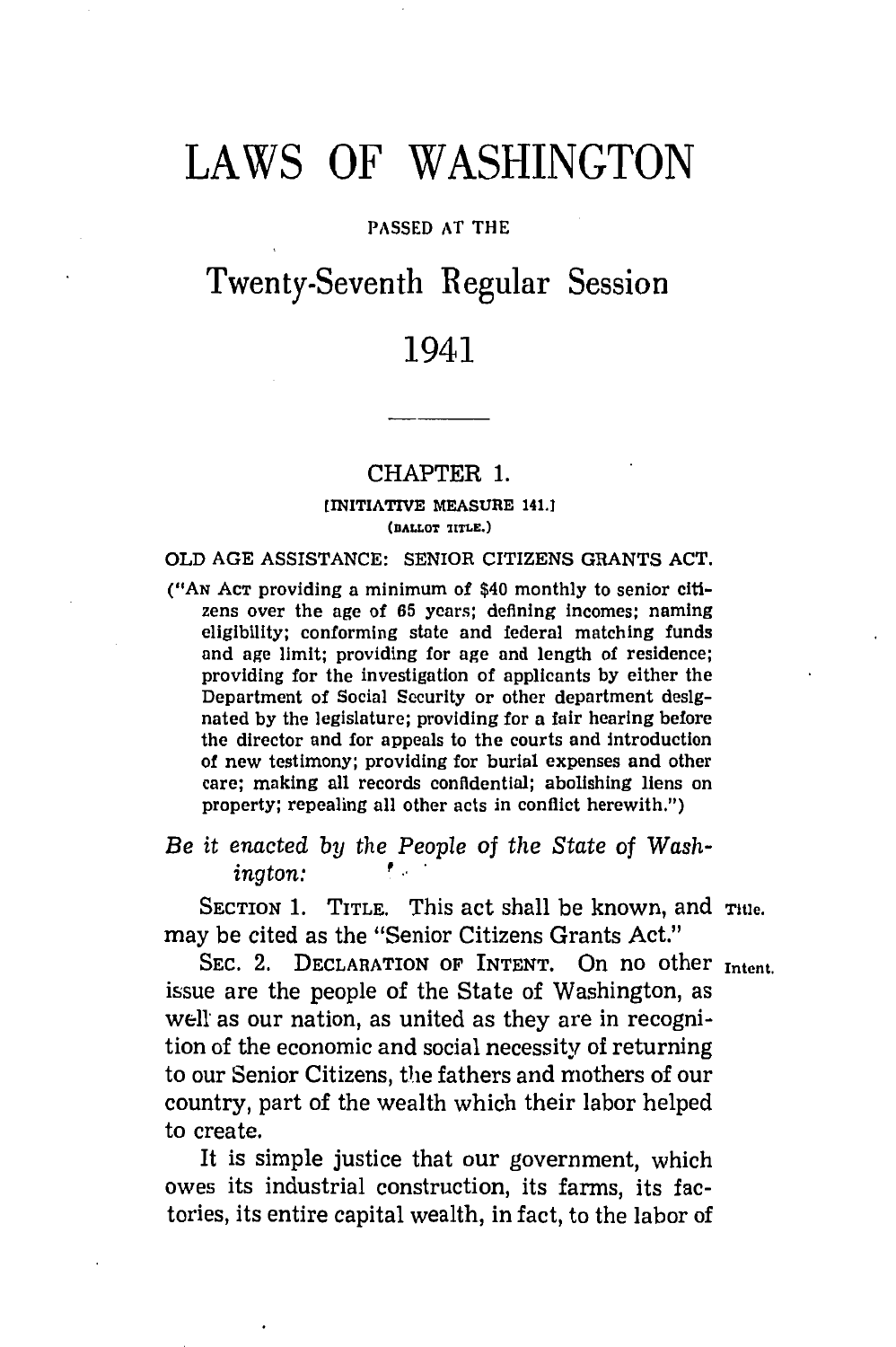4 **SESSION** LAWS, 1941. **[CH. 1.**

**Intent.** its pioneers, should provide as an obligation and not as charity, some measure of security to the pioneers.

> Although a uniform national pension of prosperity proportions, based on the principles embodied in the Townsend and General Welfare Bills, awarded as a matter of right, not need, is the only adequate and just kind of a pension, until such a pension is won it still remains the duty of the State of Washington at least to take full advantage of the maximum in matching funds that the Federal Government is willing to provide under the Federal Social Security Act, for those without resources and income.

It is therefore hereby declared to be the intention of this measure to provide for Washington's Senior Citizens over sixty-five as liberally as is possible under the terms of the Federal Social Security Act for securing matching funds.

**Definitions. SEc. 3. DEFINITIONS.** (a) "Applicant" shall mean any person applying for a Senior Citizen Grant under the provisions of this act.

> **(b)** "Recipient" shall mean any person receiving a Senior Citizen grant.

> (c) "Grant" or "Senior Citizen Grant" shall mean the funds, federal and/or state made available to recipients under the terms of this act.

> **(d)** "Senior Citizens" shall mean a person eligible for a grant under the terms of this act, and shall not be construed as limiting eligibility for grants to citizens of the United States or the State of Washington.

> (e) "Department" shall mean the Department of Social Security or any other agency or department which may hereinafter be designated to administer the provisions of this act.

> **Mf** "Director" shall mean the. administrative head of the department, whether an individual or a board.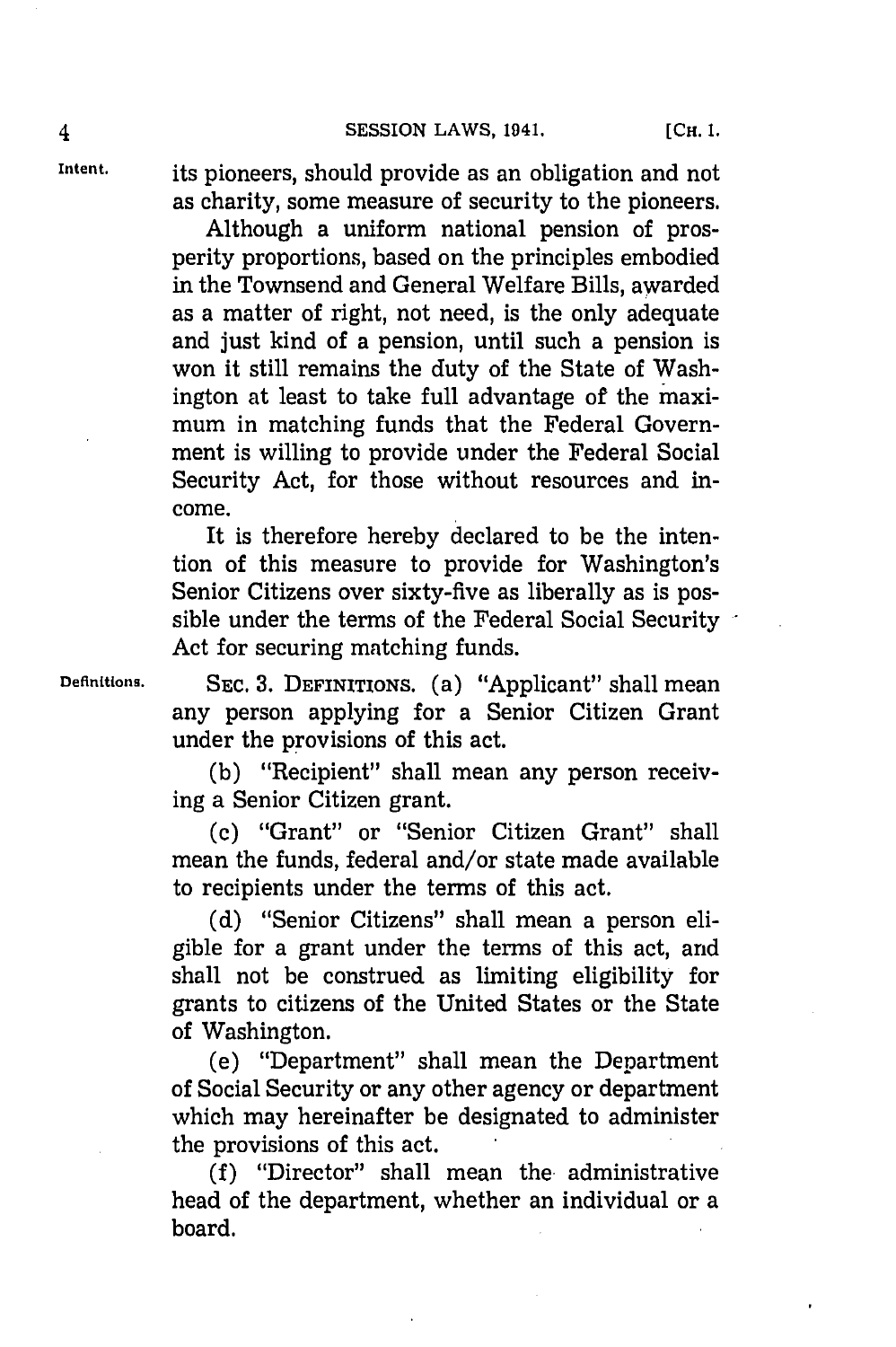(g) "Income" shall mean regular or recurrent Income. gains in cash or kind, excepting therefrom:

- **(1)** The value of the use or occupancy of the premises in which the applicant resides.
- (2) Foodstuffs, livestock, fuel, light or water produced **by** or donated to applicant or applicant's family exclusively for the use of applicant or applicant's family.
- **(3)** Casual gifts in cash which do not exceed **\$100** in any one year.
- (4) Casual gifts in kind which do not exceed **\$100** in any one year.
- **(5)** The proceeds from the sale of property which is not a resource, provided such proceeds are used for the purchase of property which is not a resource.

(h) "Resources" shall mean any property which Resources. the applicant owns legally or beneficially, excepting therefrom:

- **(1)** The ability of relatives or friends of the applicant to contribute to the support of the applicant.
- (2) Insurance policies, the cash surrender value of which does not exceed **\$500.**
- **(3)** The homestead, home or place of residence of applicant or the spouse of applicant.
- (4) Intangible property or personal property, the cash value of which does not exceed \$200.
- **(5)** The personal effects of the applicant, including clothing, furniture, household equipment and motor vehicle.
- **(6)** Foodstuffs, livestock, fuel, light or water produced **by** the applicant, applicant's spouse or family, exclusively for the use of applicant or applicant's family.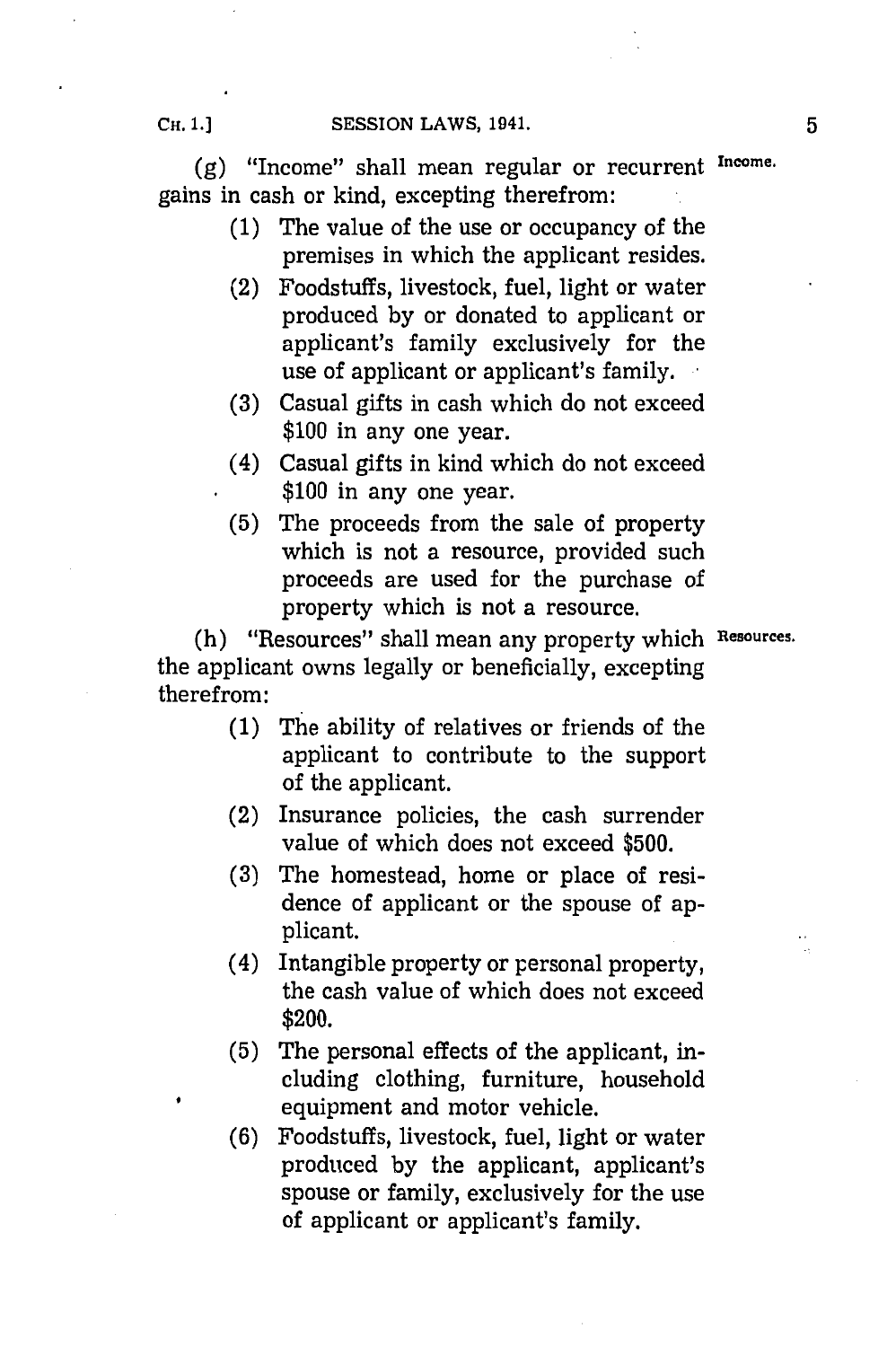$\mathbf{r}$ 

**Eligibility. SEC.** 4. **ELIGIBILITY.** Senior Citizen Grants shall be awarded to any person who is without resources and who:

**Age.** (a) Has attained the age of sixty-five.

**Income. (b)** Has a yearly income which is less than \$480 and a monthly income which is less than \$40: Pro*vided,* That if Federal contributions to Senior Citizen Grants are made payable in excess of \$20 per month any applicant shall be eligible whose yearly income is less than twenty-four times the maximum monthly Federal contribution, or whose monthly income is less than twice the maximum monthly Federal contribution.

Residence. **(c)** Has been a resident of the State of Washington for at least five years within the last ten.

> **(d)** Is not at the time of making application a permanent inmate of a public institution of a custodial, correctional or curative character.

> (e) Has not made a voluntary assignment or transfer of property or cash for the purpose of qualifying for a Senior Citizen Grant.

**Manner of SEC. 5.** HOW **AND WHEN GRANTS SHALL BE PAID.** Senior Citizen Grants shall be awarded:

(a) To each eligible applicant sixty-five years **Minimum** of age or over in the sum of not less than \$40 per **uniform** month on a uniform state-wide basis, minus the income of applicant from other sources: *Provided,* **Federal** That in the event Federal matching funds shall **be matching funds,** available in excess **of** \$20 per month per person, the grants shall be increased to not less than twice that amount, minus the income of applicant from other sources.

> **(b)** If the Federal government lowers the age limit at which matching funds will be granted for old age grants, then and in that event the state shall award Senior Citizen Grants of at least twice the maximum Federal funds available per person per month to all eligible above the age as established **by**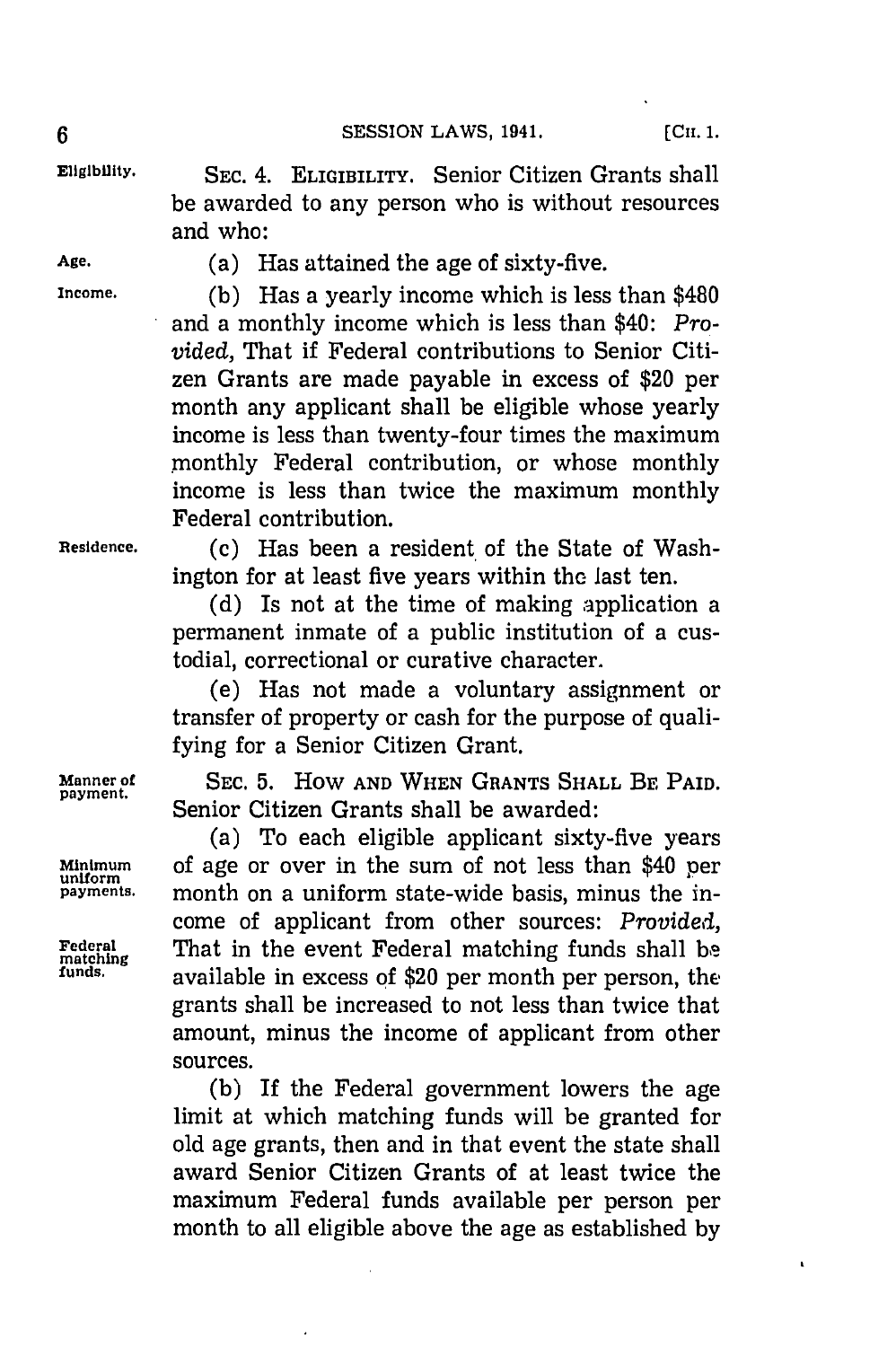the Federal government, such grants to be awarded on the terms and conditions as provided for in section **5,** subsection (a).

(c) Upon approval of an application, the grant **Grant paid** shall be paid as of the date of application.

**SEC. 6. APPLICATIONS.** Application for Senior Cit- **Applications** izen Grants shall be made to the department, or an authorized agency of the department. An applicant may apply in person or the application may be made **by** another in his behalf. Such application may be made in writing or reduced to writing upon standard forms prescribed and furnished **by** the department and a copy of his application shall be furnished to each applicant at the time of application.

An inmate of an institution of a curative, correc- **Inmates** tional or custodial character may make application while in such institution and if found otherwise eligible shall be given one month's grant immediately preceding his departure from such institution.

**SEC. 7. INVESTIGATION.** Whenever the depart- **Investiga**ment or an authorized agency thereof receives an Record. application for a grant, an investigation and record shall be promptly made of the facts supporting the application. The department shall be required to Action withapprove or deny the application within thirty days  $\frac{\text{in this}}{\text{days}}$ . after the filing thereof and shall immediately notify the applicant in writing of its decision. The failure of the department to notify the applicant of its decision within thirty days after the date of filing the application shall constitute a denial of said application.

SEC. 8. FAIR HEARINGS ON GRIEVANCES. Any appli- Hearings by cant feeling himself aggrieved **by** the decision of the department or an authorized agency of the department, shall have the right to a fair hearing, to be conducted **by** the director of the department or **by** a duly appointed, qualified and acting supervisor thereof, or **by** an examiner especially appointed **by**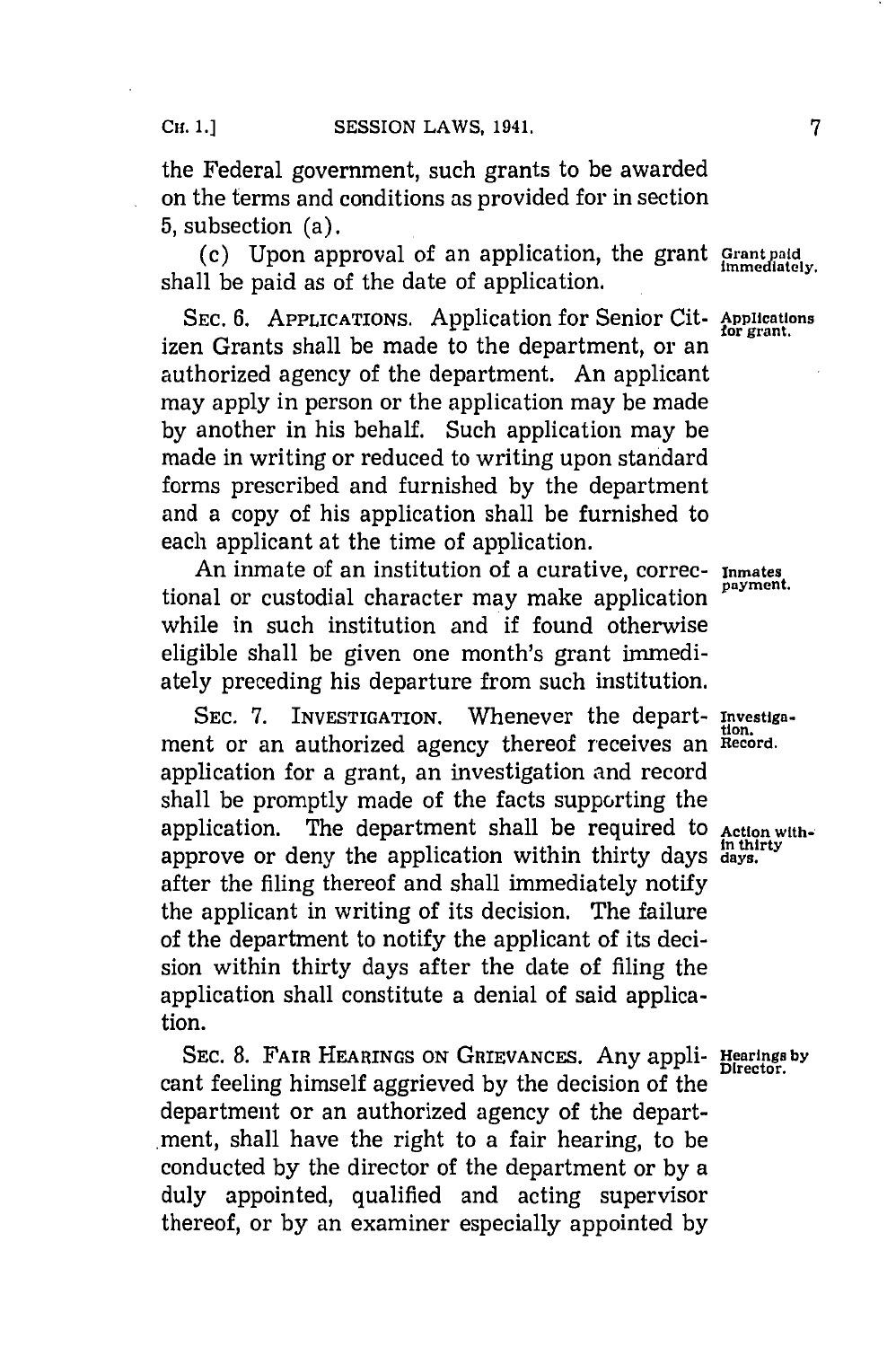the director for such purpose. The hearing shall be conducted in the county in which the appellant re-**Traniscript** sides, and a transcript of the testimony shall be made and included in the record, the costs of which shall **COPY to** be borne **by** the department. **A** copy of this transcript shall be given the appellant.

Any appellant who desires a fair hearing shall **Notice of** within sixty days after receiving notice of the decision of the department or an authorized agency of the department file with the director a notice of appeal from the decision. It shall be the duty of the department upon receipt of such notice to set a date for the fair hearing, such date to be not more than thirty days after receipt of notice. The depart-**Notice of** ment shall notify the appellant of the time and **hearing,** place of said hearing at least five days prior to the date thereof, either **by** registered mail or **by** personal service upon said appellant.

At any time after the filing of the notice of ap-Attorney **peal with the director, any appellant or attorney, or** may example record. authorized agents of the appellant shall have the authorized agents of the appellant shall have the right of access to, and can examine any files and records of the department in the case on appeal.

**Notice of** It shall be the duty of the department within **decision.** thirty days after the date of the hearing to notify the appellant of the decision of the director and the failure to so notify the appellant shall constitute an affirmation of the decision of the department.

**Appeal to** SEc. **9.** COURT **APPEALs.** In the event the appli-**Court.** cant feels himself aggrieved **by** the decision rendered in the hearing provided for in the foregoing section, he shall have the right to appeal to the Superior Court of the county of his legal residence, which **Notice of** appeal shall be taken **by** a notice filed with the clerk **appeal.** of the court and served upon the director either **by** registered mail or **by** personal service within sixty Time limit. (60) days after the decision of the department has been affirmed or modified as provided in the forego-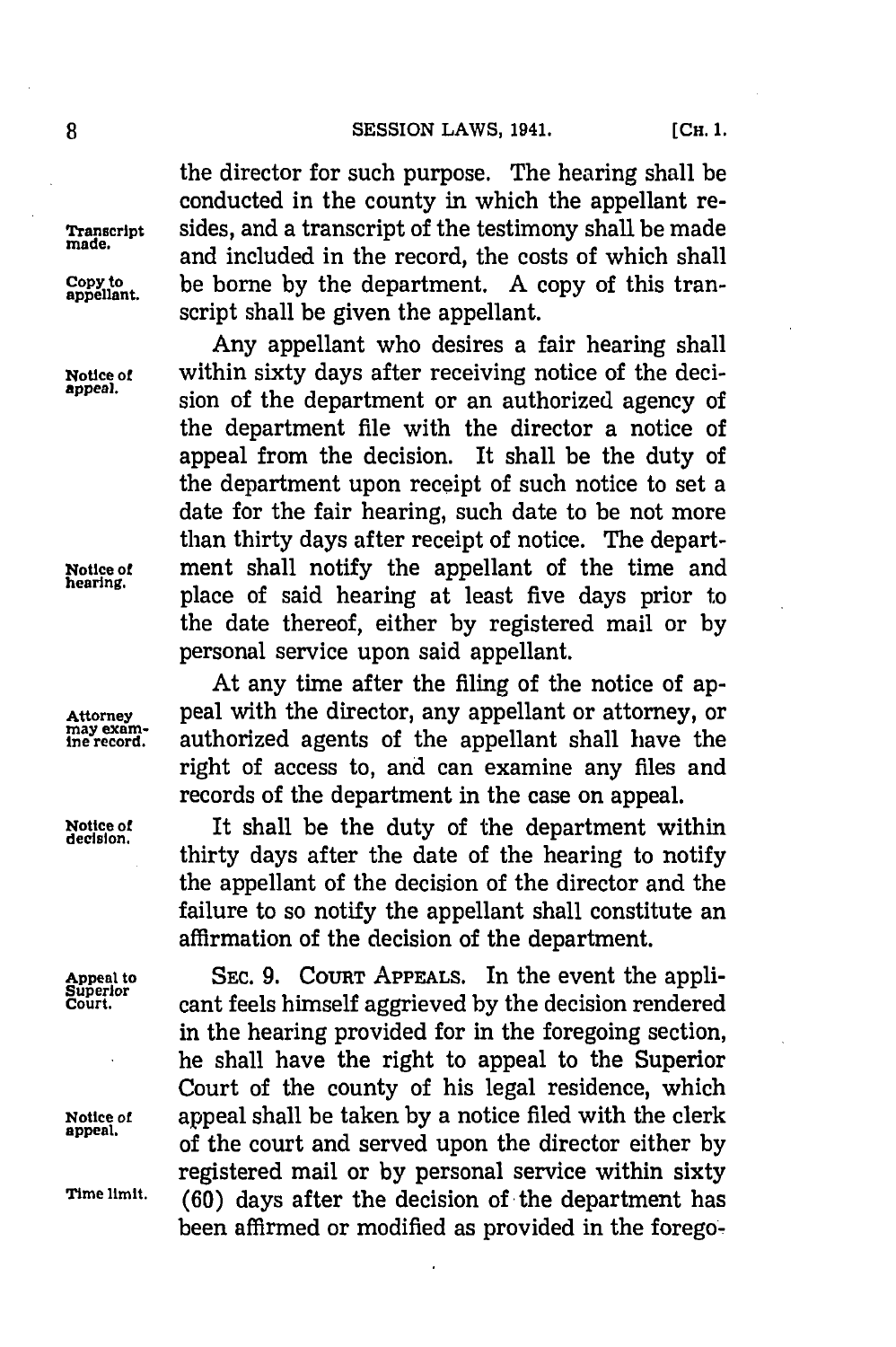ing section. Upon receipt of the notice of appeal, the clerk of the Superior Court shall immediately docket the cause for trial and no filing fee shall be **No Miing fee.** collected of the applicant.

Within ten **(10)** days after being served with a notice of appeal, the director of the Social Security **Director** to flue record. Department shall file with the clerk of the court the record of the case on appeal, and no further pleadings shall be necessary to bring the appeal to issue.

The applicant and the director shall have the right to present any additional evidence which the **Additional** court shall deem competent, relevant or material to the case. The Superior Court shall decide the case on the record, and on any evidence introduced before it. The court may affirm, modify or reverse the deci- **Judgment.** sion of the director and fix the amount of assistance to which the applicant shall be entitled under this act. Either party may appeal from the decision of the Superior Court or the Supreme Court of the **Appeal to** state, which appeal shall be taken and conducted in Court. the manner provided **by** law or **by** the rules of court applicable to civil appeals: *Provided, however,* That no bond shall be required on any appeal under *No* **apa** this act. In the event that either the Superior Court or the Supreme Court renders a decision in favor of the applicant, said applicant shall be entitled to **Attorneys** reasonable attorney's fees and costs. If a decision **applicant.** of the director or of the court is made in favor of an applicant who has appealed, assistance shall be paid from the time of application.

SEC. 10. RULES AND REGULATIONS. The depart- **Department** is hereby authorized to make rules and regula- to make ment is hereby authorized to make rules and regulations not inconsistent with the provisions of this act to the end that Senior Citizen Grants may be administered uniformly throughout the state, and that the spirit and purpose of this act may be complied with. Such rules and regulations shall be filed with the Rules filed Secretary of State thirty (30) days before their tary of State.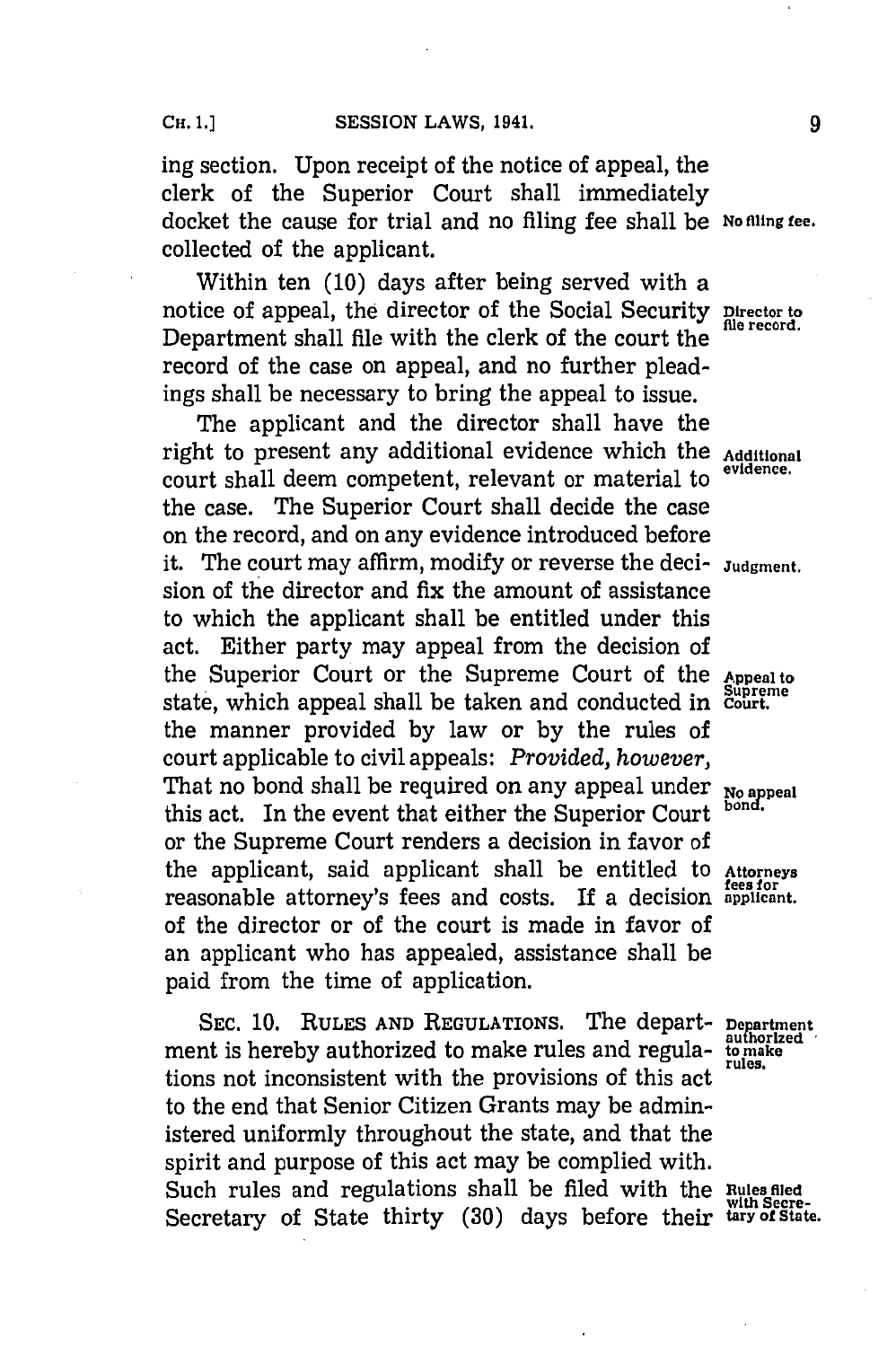**10 SESSION LAWS, 1941.** [Сн. 1.

effective date, and copies shall be available to the public upon request.

of any applicant may be established as provided **by** the rules and regulations of the department: *Provided,* That if an applicant is unable to establish proof of age or length of residence in state **by** any other method he may make a statement under oath of his age on the date of application or of the length of his residence in the state, before any judge of the Superior Court or any justice of the Supreme Court of the State of Washington, and such statement shall constitute sufficient proof of age of applicant or of the length of residence in the state: *Provided, how-*

SEC. 11. AGE AND LENGTH OF RESIDENCE VERIFICA-

**Proof of TION.** Proof of age and length of residence in state age and residence. Of any applicant may be established as provided

**False** *ever*, That any applicant who shall wilfully make a statement as to his age or length of residence a felony.

**expenses.**

Liens on **SEC.** 12. **LIENS ON PROPERTY PROHIBITED.** Senior Citizen Grants given to an applicant under the provisions of this act shall not be recoverable as a debt due the state, except where such funds have been received **by** the applicant contrary to the provisions of this act, or **by** fraud or deceit. Any claims which **Claims void,** have accrued or which shall in the future accrue under the provisions of chapters **25** and **216** of the Laws of **1939** are hereby renounced and declared to be null and void.

false statement as to his age or length of residence in the state under oath before a judge of the Superior Court or a justice of the Supreme Court, as

provided above, shall be guilty of a felony.

**Burial SEC. 13. BURIAL EXPENSES.** Upon the death of any recipient under this act, funeral expenses in the sum of **\$100** shall be paid **by** the department.

**Copy of law SEC.** 14. COPY **OF LAW To BE DISTRIBUTED. A** copy **request.** of all laws relating to the application and granting of Senior Citizen Grants shall be given to each applicant upon application.

 $\bullet$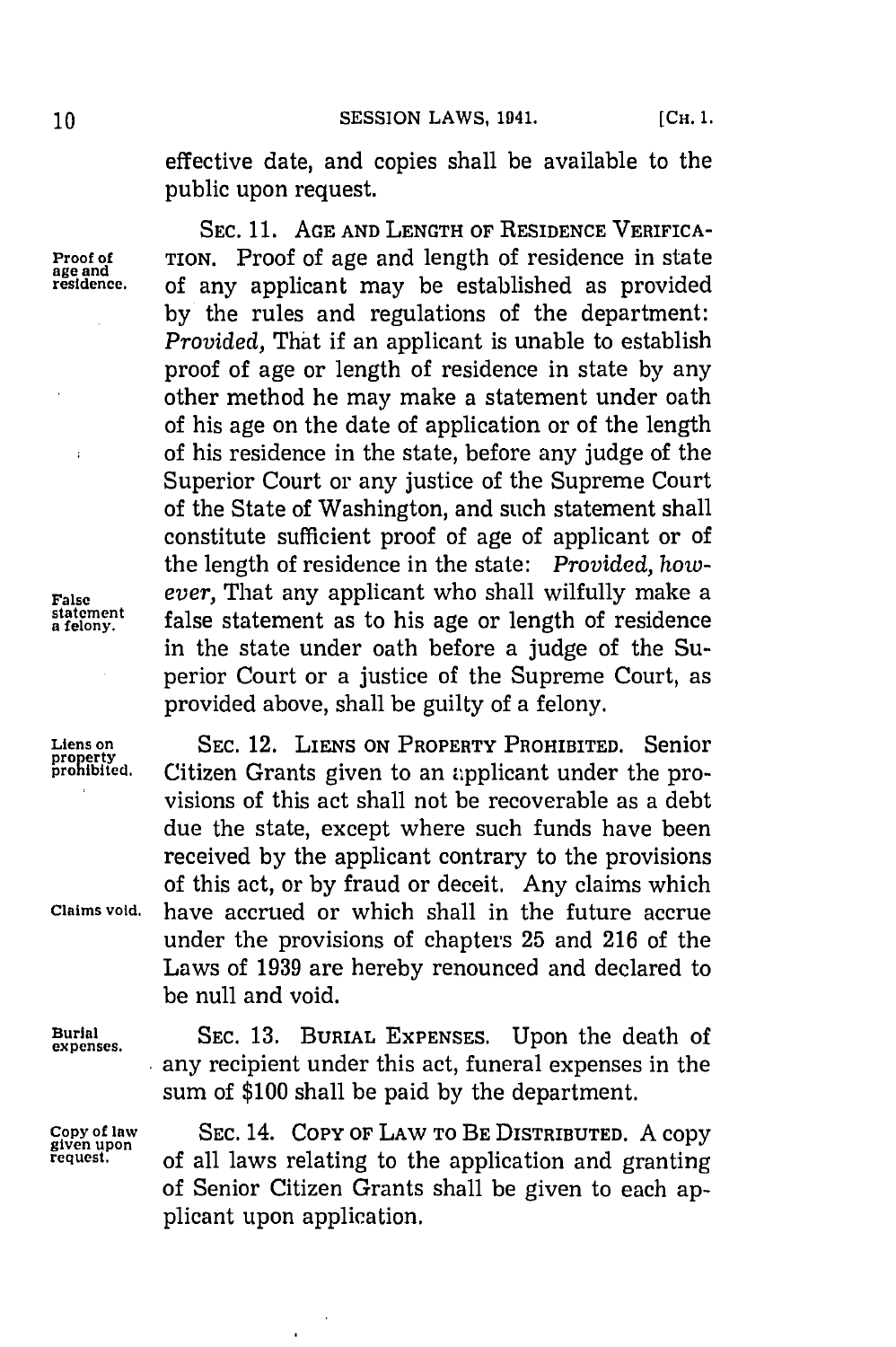**SEC. 15. ADDITIONAL CARE.** In addition to Senior Citizen Grants, the department shall provide for **Department** those eligible medical, dental, surgical, optical, hos- **additional** pital and nursing care by a doctor of recipient's own choosing; and shall also provide artificial limbs, eyes, hearing aids and other needed appliances.

SEC. 16. GRANTS NOT ASSIGNABLE NOR SUBJECT Grants not **assignable To EXECUTION.** Grants awarded under this act shall **or subject** not be transferable or assignable, at law or in equity, and none of the money paid or payable under this act shall be subject to execution, levy, attachment, garnishment, or other legal process, or to the operation of bankruptcy or insolvency law.

SEC. 17. VIOLATION OR ATTEMPTED VIOLATION A Violation of FELONY. Any violation, or attempted violation or evasion of the provisions of this act **by** any official or employe of the department or of its agencies shall constitute a felony and shall disqualify such official or employe from further employment in the department or any of its agencies.

SEC. 18. APPROPRIATIONS. The legislature shall Approprialevy such additional taxes and appropriate from the general fund such additional taxes as may be necessary to pay the grants provided under this act.

Src. **19. ADMINISTRATION.** Sufficient administra- **Administra**tive staff shall be hired to carry out in an efficient manner, and under the merit system, the provisions of this act. **All** employes, including home visitors, shall be state employes, and as such shall be covered **by** the state minimum wage law.

**SEC.** 20. **RECORDS CONFIDENTIAL. All** applications **Records to be** and income records concerning any applicant shall be confidential and shall be open to inspection only **by** persons duly authorized **by** the state or the United States in connection with their official duties: *Provided,* That this shall not be construed as interfering with the right of applicant, or his attorney or author-